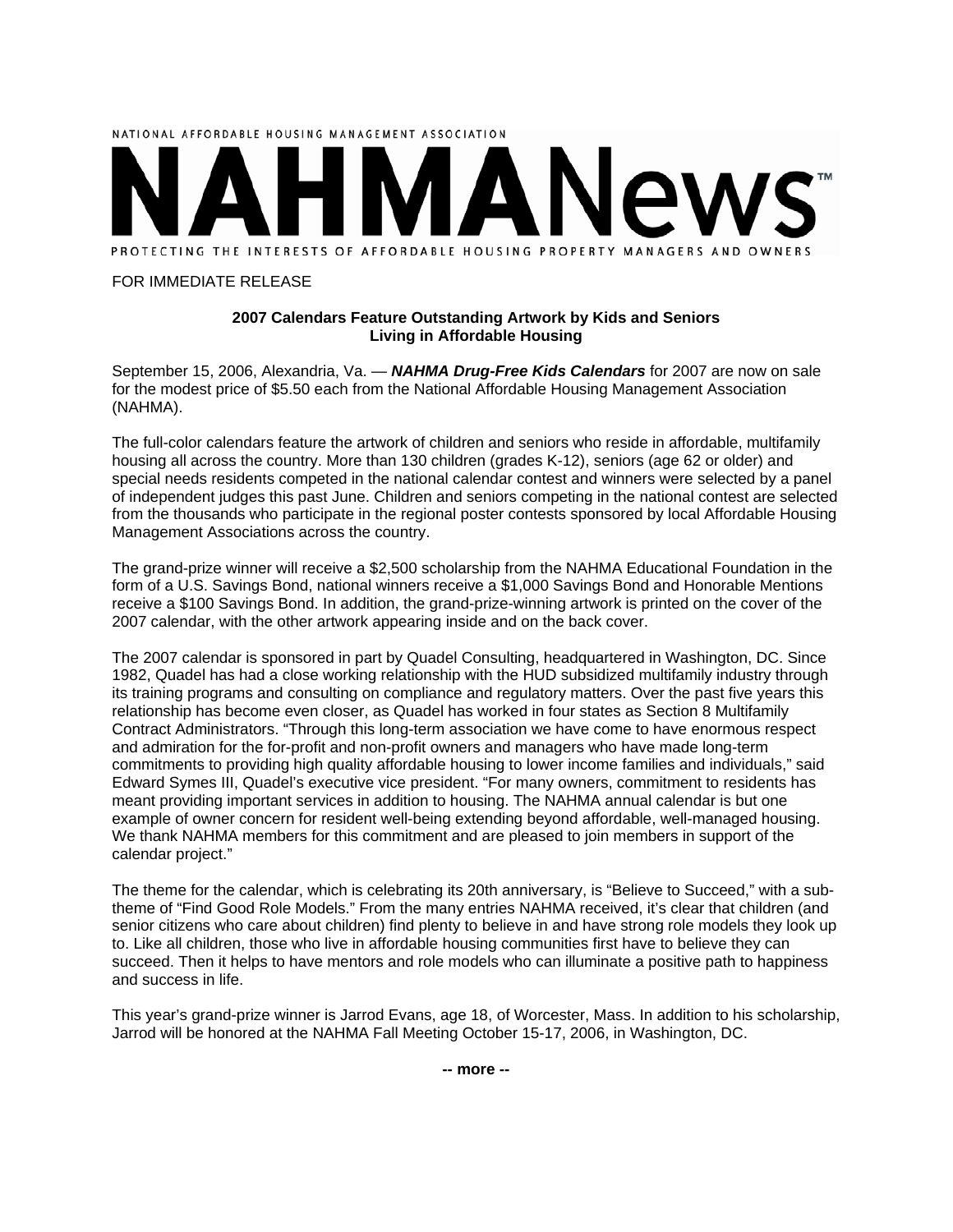Calendars can be ordered from NAHMA's website at www.nahma.org. Because of its strong anti-drug message, the calendar is an allowable project expense for managers of housing subsidized by HUD and the Department of Agriculture. Tax credit properties that purchase calendars benefit twofold: by supporting the drug-free message and their own commitment to social services, while potentially obtaining more points in the funding-allocation process.

## **Grand-Prize Winner:**

Name: Jarrod Evans Age: 18 City/State: Worcester, MA Property: Mountain Village Apartments Management Company: First Realty Management Corp. AHMA: NEAHMA Jarrod's artwork was inspired by his wanting the world to know that anyone can be a positive role model. Jarrod enjoys writing and listening to music. He aspires to be a graphic artist. His message to other youths about drugs is simple: "Drugs will lead you nowhere."

# **National Winners:**

Name: Adriana Carrillo Age: 13 City/State: Laredo, TX Property: Laredo Manor Apartments Management Company: Wedge Management AHMA: SWAHMA Adriana's artwork came about because she wanted people to see what can happen to them if they do drugs. She stays out of harm's way by playing basketball and soccer, and by being on the computer a lot. She would like to be a lawyer when she grows up. Adriana's role model is her grandmother, "because I live with her, and she's the best grandma in the world."

Name: Hakop Davtian Age: 13 City/State: Sun Valley, CA Property: Strathern Park Apartments Management Company: Thomas Safran & Associates AHMA: AHMA PSW What motivated Hakop's artwork is "what is going on in the world today, with the terrorism and our troops." This also fuels his desire to become a Navy officer one day. Hakop enjoys playing sports, rock climbing and reading. He asks other youth, "If you know drugs are bad for you, why would you think of trying them?"

Name: Judy Eriksen Age: Senior City/State: Riverside, CA Property: Santa Fe Apartments Management Company: RPK Development Corp. AHMA: AHMA PSW Drugs took over the life of Judy's "bright, funny and loving" son. "He changed from being himself," she said and strongly urges young people to "never let someone tempt your future, your life, your being! Find good – only good – role models!" Judy enjoys painting murals, reading and laughing out loud. She said she appreciates participating in the poster contest each year because it "helps to heal the pain drugs have dealt our family."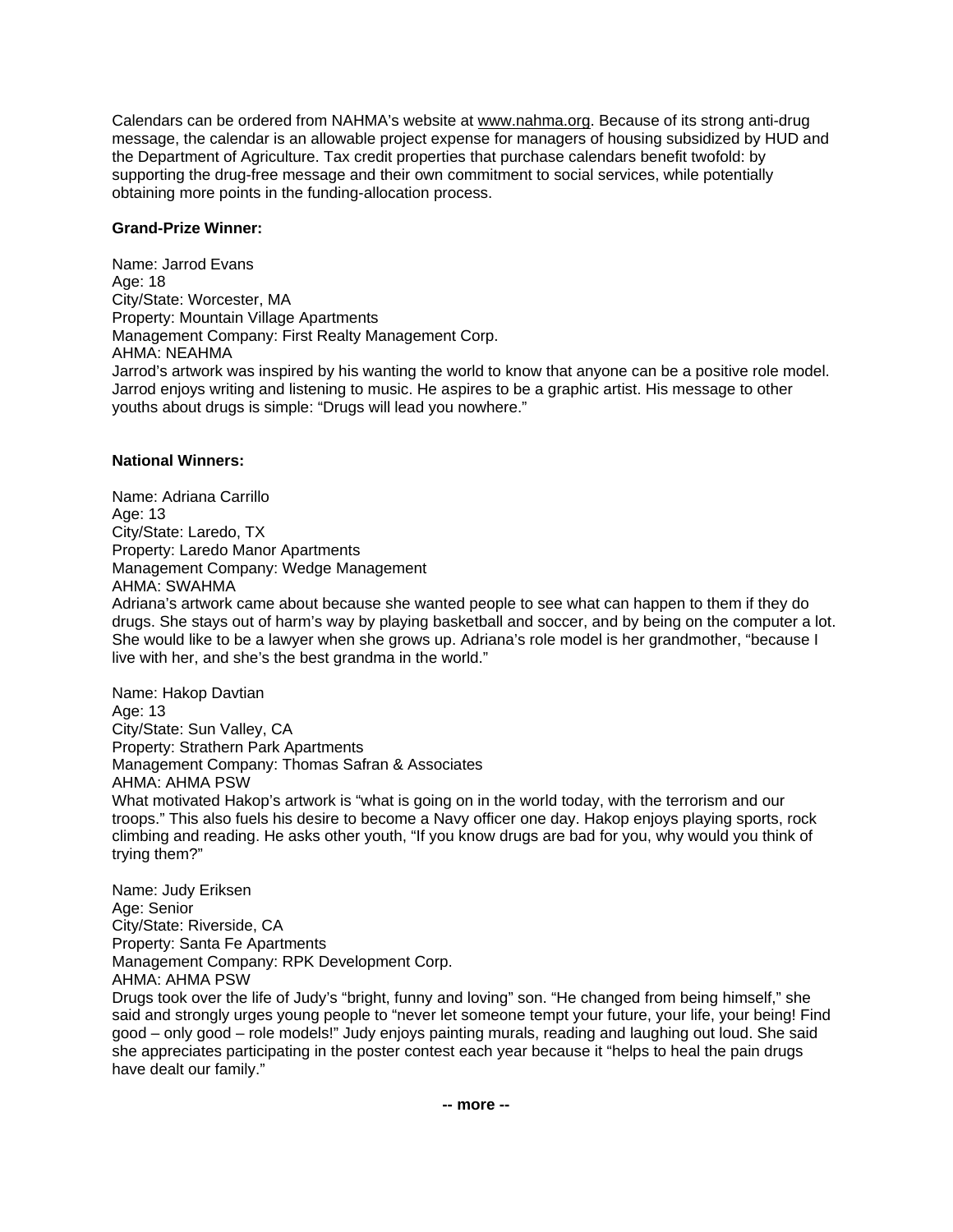Name: Susanna Fang Age: 16 City/State: Honolulu, HI Property: Kukui Tower Management Company: EAH, Inc. AHMA: AHMA NCNH Susanna found great role models last year in two math teachers who "were smart, enjoyed their job, and did everything they could to help their students." Her hobbies are "shooting for air riflery, driving RC drift cars, and hanging out with my friends." She's not sure yet but thinks she wants to be an automotive engineer when she grows up. "Don't start drugs," she warns. "They destroy you and everyone around you … and there's nothing you can do about it."

Name: Markim Felix Age: 12 City/State: Toms River, NJ Property: Winteringham Village Management Company: Interstate Realty Management Co. AHMA: JAHMA Markim's poster illustrates his belief that "all countries should be together without fighting and starting wars." Among his hobbies are drawing and skating, and he hopes to be a cartoonist or an architect when he grows up. His message about drugs is "never use them, because all it does is hurt you and the family and friends around you."

Name: I-Kirra Felix Age: 10 City/State: Toms River, NJ Property: Winteringham Village Management Company: Interstate Realty Management Co. AHMA: JAHMA I-Kirra's interest in helping people inspired her drawing and is leading her toward a career as a doctor or a nurse. Her hobbies are singing, skating and "hanging with friends." Her message about drugs is "don't use drugs because God does not want you to use them. It will also hurt you and your family."

Name: Evelyn Gutierrez Age: 17 City/State: San Marcos, CA Property: Mariposa Apartments Management Company: Solari Enterprises AHMA: AHMA PSW The motivation behind Evelyn's drawing is to "let other youth know that there is a path to success. You just have to find your way to it. There are a whole lot of options to a great future if you make the right choices." Evelyn hopes her path leads to becoming a psychologist so that she can "help kids who have been abandoned by their parents or feel like there's no future for them." Her hobbies are attending church, singing in the choir, playing basketball, drawing, and helping her three younger brothers with their homework.

Name: Rico Hatten Age: 15 City/State: Kosciusko, MS Property: Cannonade Apartments Management Company: Interstate Realty Management Co. AHMA: SAHMA

Rico's picture was designed "to tell kids that they can be anything they want to be in life." He hopes to become an investigator one day. Rico enjoys drawing and playing games. His anti-drug message to other youth is simple: "Just don't do them. And be positive about your future."

**-- more --**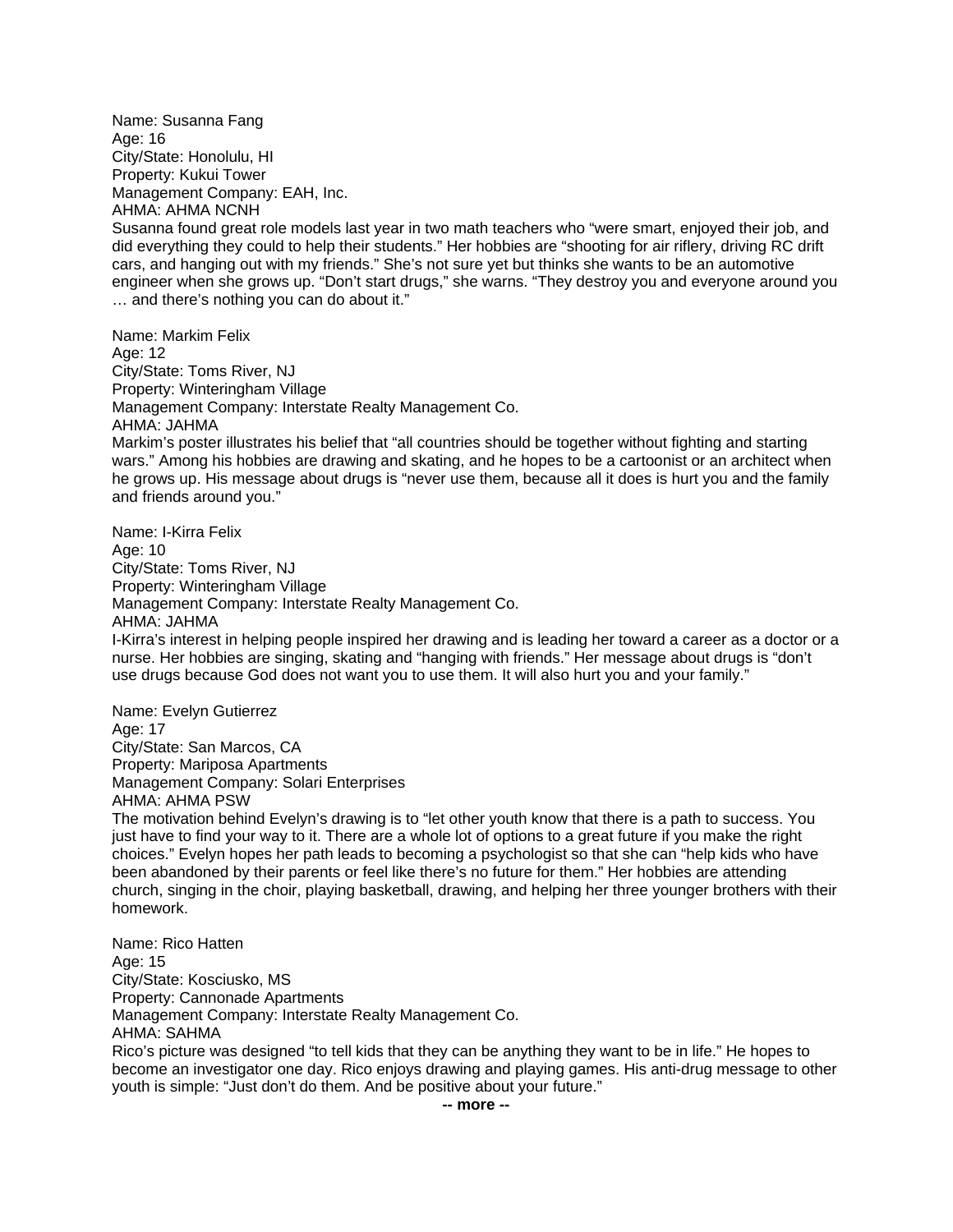Name: Julian Landeros Age: 9 City/State: San Antonio, TX Property: West Durango Plaza Apartments Management Company: Wedge Management AHMA: SWAHMA Julian's drawing was inspired by his love of sports, including wrestling. He wants to be an artist or be "in the big-time sports leagues" when he grows up. His role model is San Antonio Spurs basketball player Manu Ginobili, because he has been told he looks like him. A family member incarcerated on drug-related charges convinced Julian that "drugs hurt you, not help you."

Name: Deniece McGavin Age: Senior City/State: San Bernardino, CA Property: Arrowhead Vista Apartments Management Company: SK Management AHMA: AHMA PSW Deniece's artwork was motivated by "my manager" who has a disability yet works as if it doesn't exist. "That's a great role model," she said. Deniece enjoys art, crossword puzzles, reading and playing games. Her goal is to continue to be a person about whom people remark, "She has integrity." Her message to youth is that "There are so many other tools you can learn to help you deal with insecurity and fear. Drugs and alcohol are only a temporary solution, and you never get a chance to grow up and enjoy life, joyous and free."

Name: Carol Matthews Age: Senior City/State: Sacramento, CA Property: St. Francis Manor Management Company: Eugene Burger Property Management AHMA: AHMA NCNH Carol's inspiration for her artwork was to "protect the children, letting them find good role models, starting at a very young age." She enjoys drawing, reading and helping others and will never stop aspiring to be "a good American." Her message to youth: "There is no hope with dope."

Name: Darianna Rios-Pedraza Age: 6 City/State: Laredo, TX Property: Laredo Manor Apartments Management Company: Wedge Management AHMA: SWAHMA Darianna loves to dance and loves ballerinas, and that is what inspired her artwork. She also likes to play with a computer, paint, play outside, watch TV, and dance and sing. She wants to be "a super star!" when she grows up. As far as drugs go, her advice is simply "don't do drugs. It is very bad for your health!"

Name: Jonathan Tucker Age: 12 City/State: Missoula, MT Property: Council Groves Apartments Management Company: Tamarack Property Management Co. AHMA: Rocky AHMA Jonathan's mom is an anthropologist and he wants to work with her when he grows up. "She has always been my role model," he says. "I believe together, we can change the world." Jonathan enjoys drawing, painting, photography and video games. His advice to other youth: "You can do anything if you believe in yourself."